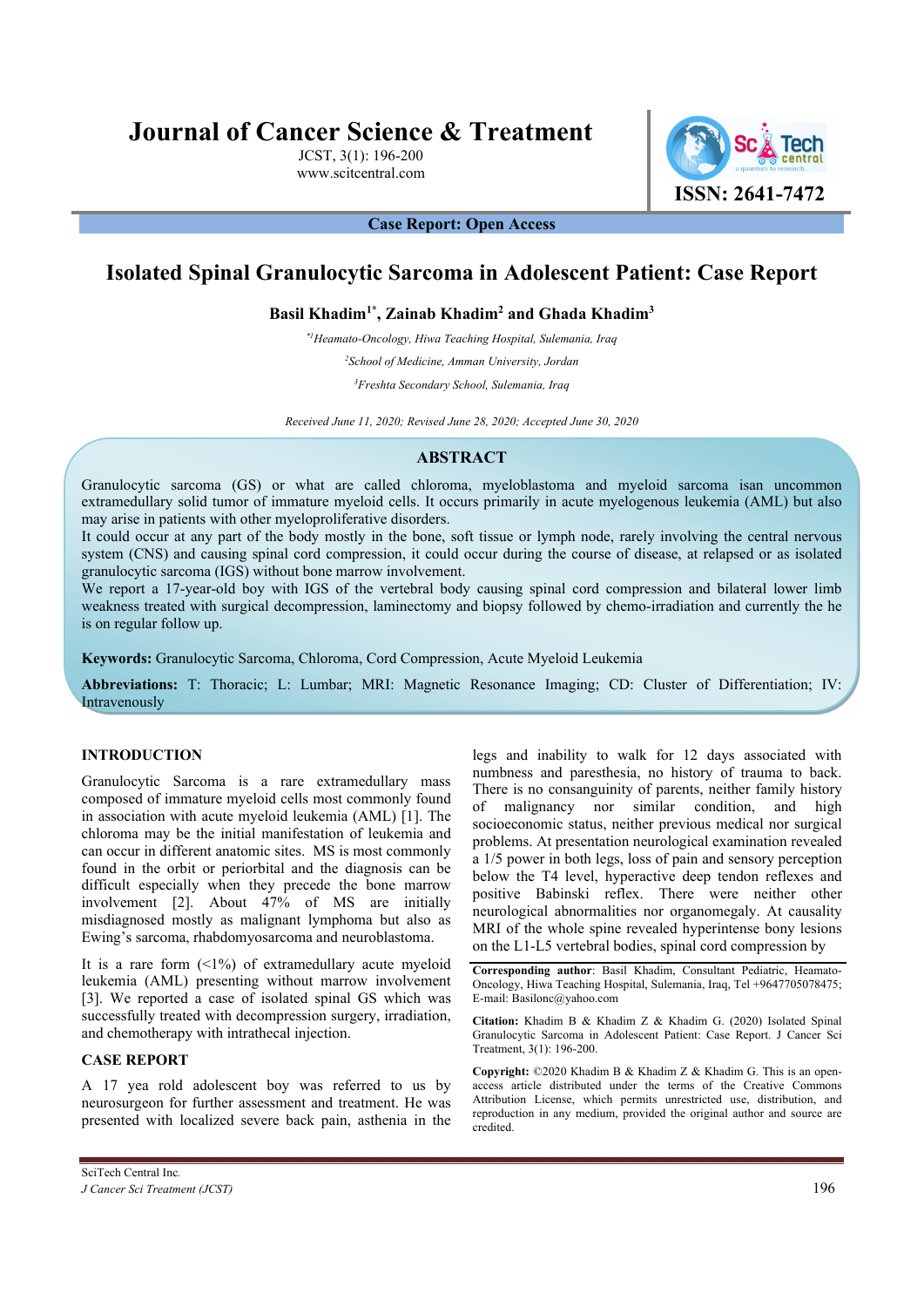multiple extradurallymasses were also observed between the T2 and T4, and between the T12 and L2 vertebral levels **(Figure 1)**.



Figure 1(A,B). Whole Spine MRI: Shows spinal cord compression by multiple extradurally masses were also observed between the T2 and T4 and between the T12 and L2 (white arrow), hyperintense bony lesion L1-15 (white arrow).

After starting him on Dexamethasone 8 mg intravenously four time daily, he was undergoing surgical decompression and open biopsy.

Post-operatively the patient was stable, oriented, afebrile, and well looking with normal vital signs.

Complete blood count revealed hemoglobin content was 12.7 g/dl, the platelet count was 350,000/ml, and a leukocyte count of 8,000/ml with 55% neutrophils, 44% lymphocytes, 1% monocytes, 0% eosinophils, and 0% basophils with normal blood film.

Bone marrow aspirate and biopsy were cellular without any other abnormalities; Cerebrospinal fluid cytology was negative, with normal Chest X-ray.

The histopathology evaluation of the mass revealed malignant cell infiltration with oval nuclei, eosinophilic cytoplasm by Hematoxylin‐eosin–stain. Tumor cells with eosinophilic cytoplasm are diffusely infiltrating the bone tissue (original magnification ×100) myeloperoxidase (MPO) stain was positive **(Figures 2A and 2B)**.



**Figure 2A.** Pathological examination revealed involvement by a myeloid neoplasm of atypical immature cells with irregular nuclei and delicate chromatin with many immature eosinophils by Hematoxylin‐eosin–stain (H&E).



**Figure 2B.** Myeloperoxidase (MPO) stain was positive (original magnification ×200).

Immunohistochemical stains panel was positive staining in the atypical cells with CD34, CD117, CD68, CD13, CD33

SciTech Central Inc*. J Cancer Sci Treatment (JCST)* 197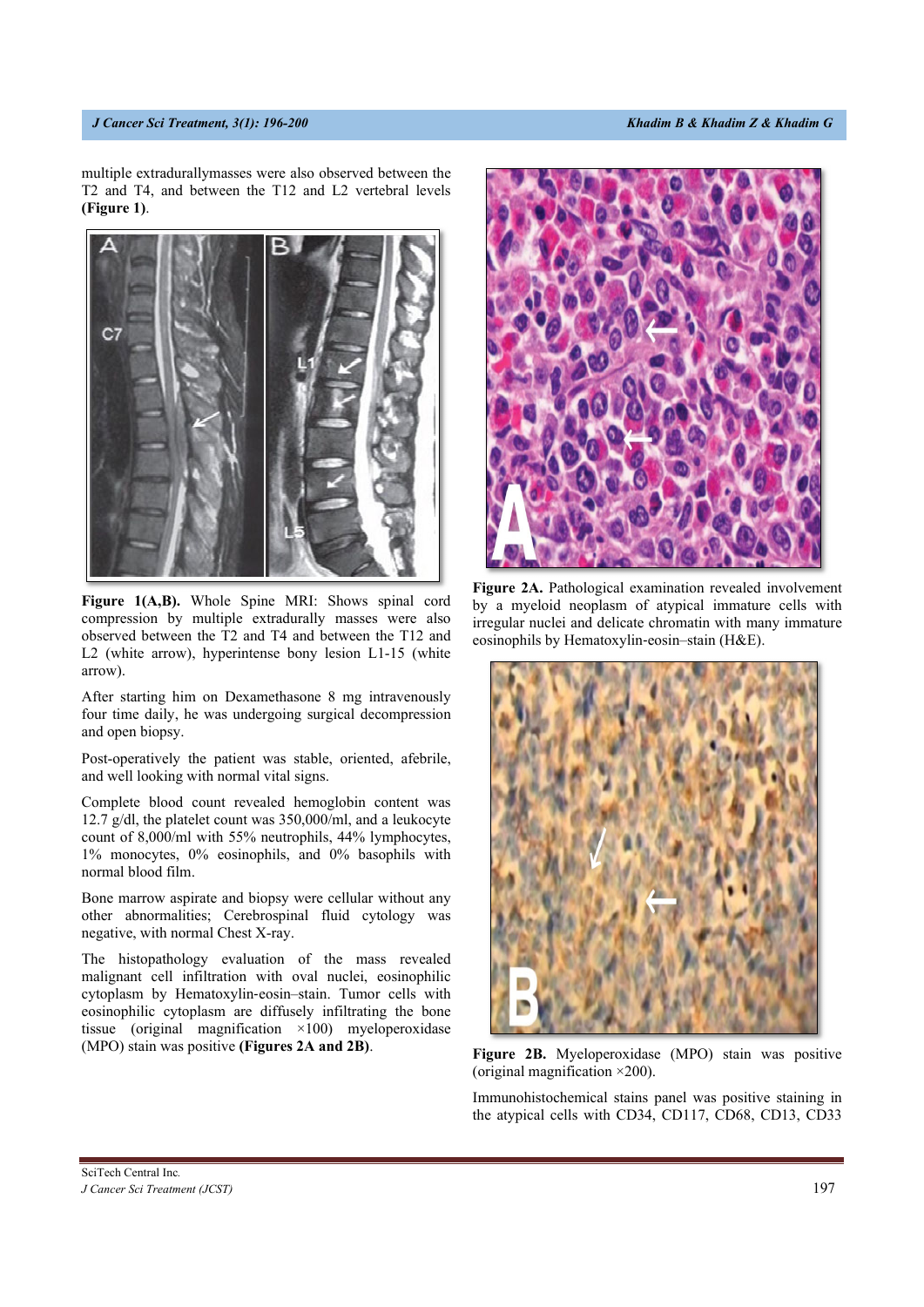#### *J Cancer Sci Treatment, 3(1): 196-200* And *J Cancer Sci Treatment, 3(1): 196-200* Cancer Cancer Cancer Cancer Cancer Cancer Cancer Cancer Cancer Cancer Cancer Cancer Cancer Cancer Cancer Cancer Cancer Cancer Cancer Cance

**GD45** 

and CD45 tested positive **(Figure 3)** and negative for CD20, CD79a, CD138, CD15, CD3 and CD5.

**Figure 3.** Immunohistochemical study positive for (**A)** CD34, **(B)** CD117, **(C)**CD68, **(D)** CD13, (**E)** CD33and (**F)** CD45 (original magnification ×200).

Based on normal bone marrow finding and Immunohistochemistry stains the diagnosis was isolated Granulocytic sarcoma of the spinal cord.

PET scan was not done because it was locally not available and radiotherapy was started urgently at a dose of 20 Gy, administered in 1.5-3.5 Gy fractions with systemic induction chemotherapy according to the MRC AML protocol consisted of daunorubicin 60 mg/day intravenous (i.v.) on days 1, 2 and 3and cytarabine (200 mg/day continuous i.v. on days 1-10 for 1 course, followed by daunorubicin 60 mg/day intravenous (i.v.) on days 1, 2 and 3 and Ara-C (200 mg/day continuous i.v. on days 1-8). The patient also received 2 intrathecal injections containing 15 mg hydrocortisone, 30 mg Ara-C and 15 mg methotrexate each time.

Clinically, the patient's lower limbs motor power gradually improved with aggressive physiotherapy and was became 5/5; the patient started walking and sensory deficits disappeared. After finishing of radiotherapy and the induction chemotherapy, MRI of the spine showed no evidence of the masses intraspinally but regressing bony lesions persist **(Figures 4A and 4B)**.

According to the chemotherapy protocol the patient receives two additional consolidation courses of high dose cytarabine (1.5 g/day IV over 3 hours on days 1,3 and 5) without further intrathecal chemotherapy, the treatment course was uneventful.

Spinal MRI was done 1 month After completion of the consolidation chemotherapy, showed that the all bony lesions on vertebral body disappeared with few residual bony lesions on the L1 and L2 **(Figure 5)**.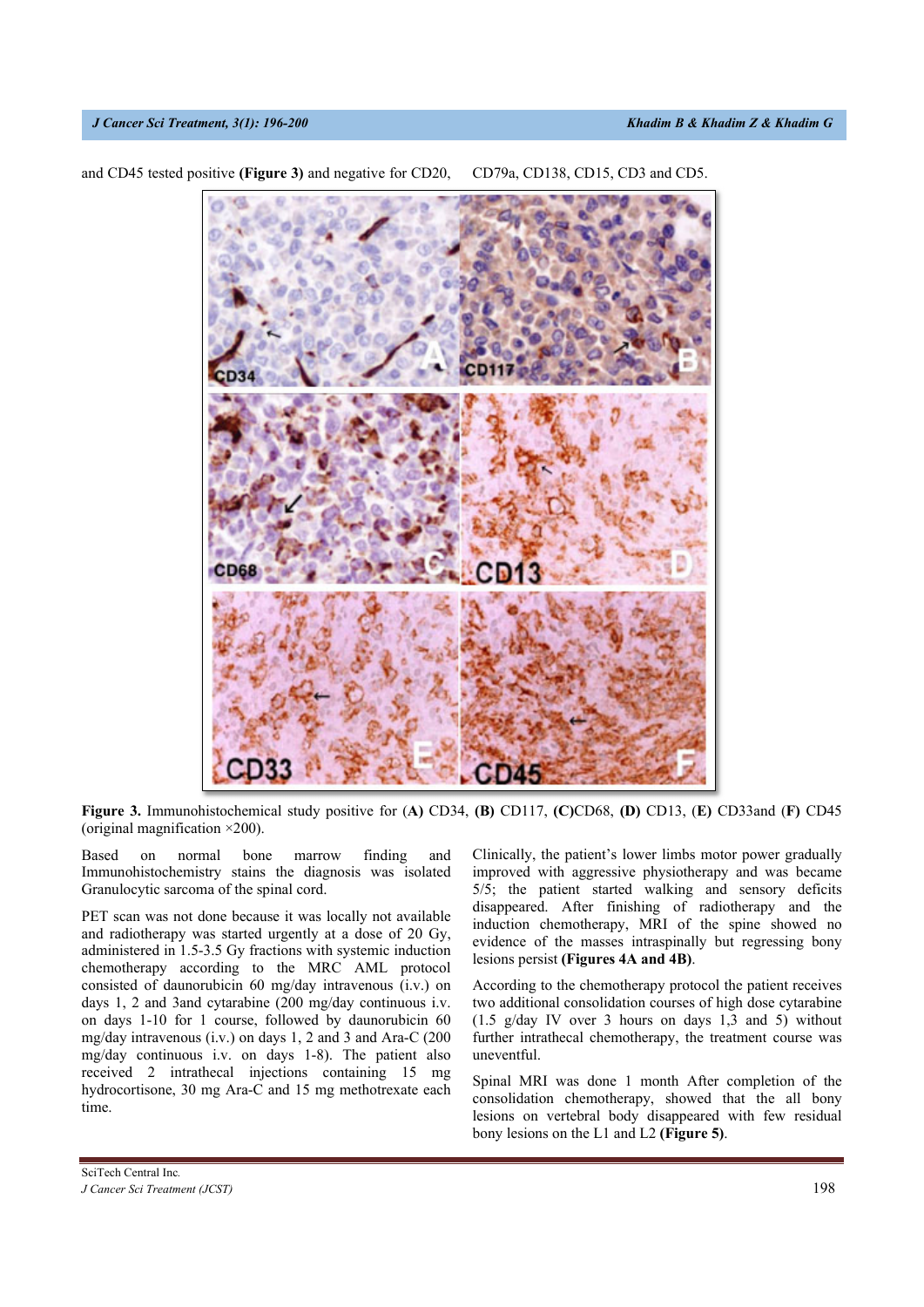

**Figure 4 (A, B).** MRI 4 weeks after radiation showing no of mass intraspinally (A); but few bony lesions on T and L vertebral bodies were persist (white arrows in B).



**Figure 5.** Spinal MRI after completion therapy showing a few residual bony lesions on L1 vertebral bodies (white arrows).

The family refused to do neither new biopsy nor additional investigations, so the patient kept on regular follow up and he is now 6 years after finished his chemo-irradiation without any complications or disease recurrence.

#### **DISCUSSION**

Myeloid sarcoma was first described in 1811 and later named chloroma by King because of the green color caused by the presence of myeloperoxidase granules in the malignant myeloid cells [4-7]. Overall, myeloid sarcoma represents a rare hematologic phenomenon with an incidence of 2.5 to 9.1% in patients with AML more frequently in those with myelomonocytic and monocytic morphology (M4 and M5 French American-British subtypes) [8-11]. It could occur concomitantly, following, or, rarely, before the onset of systemic bone marrow leukemia [4,9,10]. The prevalence of myeloid sarcoma in the spine is estimated to be less than 1% among all patients with acute and chronic myeloid leukemia [7].

Granulocytic sarcomas have approximately the same rate of occurrence in both sexes. Children are more often affected than adults: 60% of patients are younger than 15 years old [12].

In this case report, we presented an isolated Granulocytic sarcoma which initially manifested as inability to walk, bilateral legs weakness and sensory deficit. Spinal MRI of our patient revealed hyperintense bony lesions on the L1-L5 vertebral bodies. Extradurallymasses were also observed between the T2 and T4, and between the T12 and L2 vertebral levels causing bilateral lower extremity weakness that quickly progressed to paraplegia. Patient underwent surgical decompression of tumor and biopsy revealed isolated granulocytic sarcoma for which he putted immediately on chemo-irradiation and high dose steroid, he responds well to the treatment and the time this manuscript was prepared the patient was undergoing regular follow up for the last uneventful 6 year.

#### **CONCLUSION**

Isolated Granulocytic sarcoma (IGS) should be considered in the differential diagnosis of patient experiences localized severe backache with motor and sensory deficit and. When Granulocytic sarcoma located in spinal column was suspected radiologically, an urgent MRI of the spine should be done with high dose steroid for those with evidence of cord compression diagnosed, surgical decompression, irradiation with chemotherapy that used for acute myeloid leukemia postoperatively constituted the treatment of choice for this tumor.Notably, treating GS in the same manner as AML may benefit patients with isolated spinal GS but large studies and new agents are needed for the treatment of isolated AML patients.

SciTech Central Inc*. J Cancer Sci Treatment (JCST)* 199